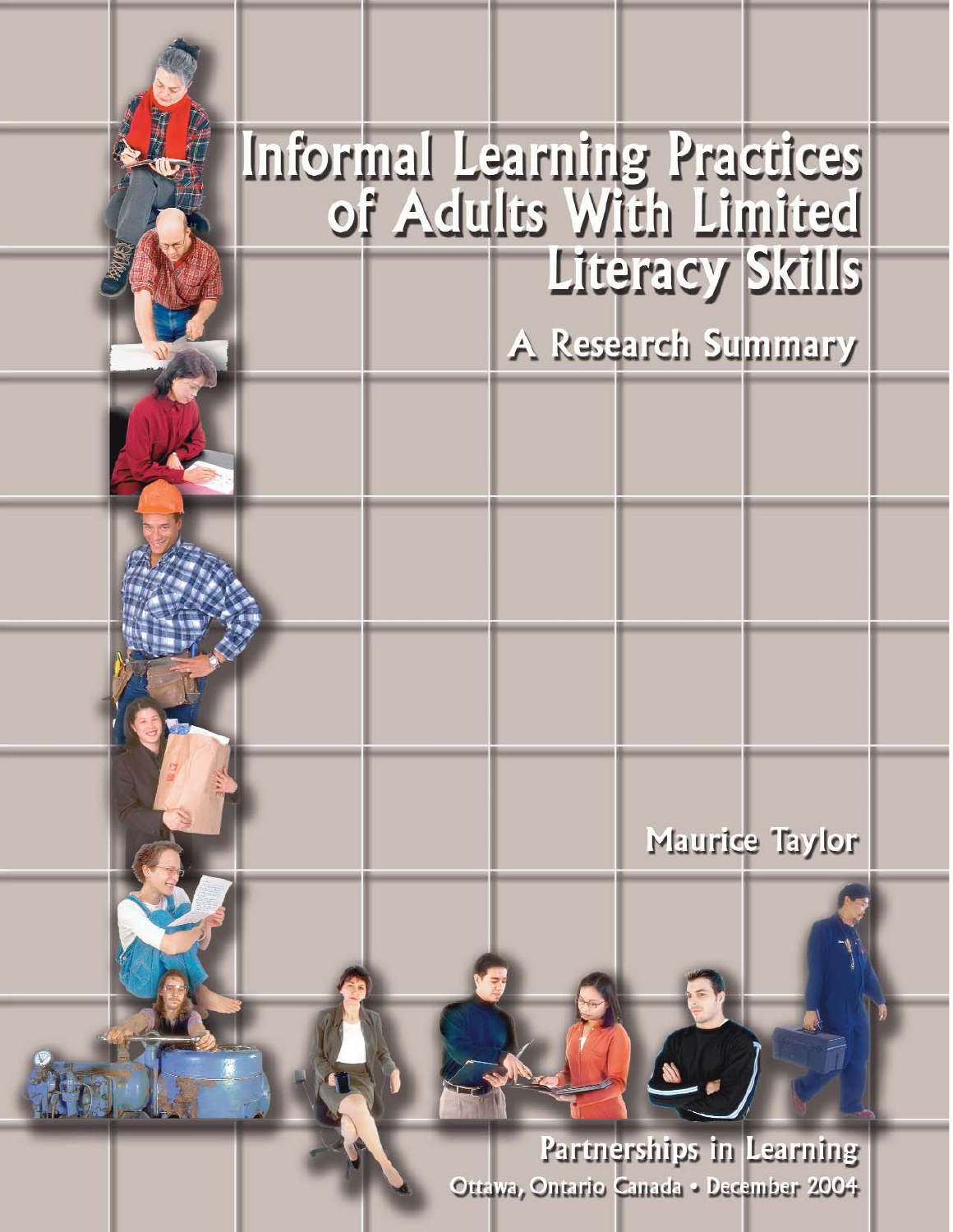

### *Abstract*

Though the conceptual lens of situated cognition theory and a taxonomy of informal learning, this study sought to understand the types of learning activities adults with limited literacy skills engage in outside of formal basic education programs. Using a ethnographic research approach, data was collected with 10 adults categorized at an IALS Level 1 and Level 2 over a three month period. Patterns emerged around the interplay of life roles, the situated learning environments and the types of everyday literacy skills practiced through informal learning activities.<sup>1</sup>

<sup>1.</sup> A team of field researchers consisted of Brenda Wright, Judy Purcell, Angela Davis, Andrea Pheasey, and Jane Boulton. The project was funded by the National Literacy Secretariat, Human Resources and Skills Development Canada.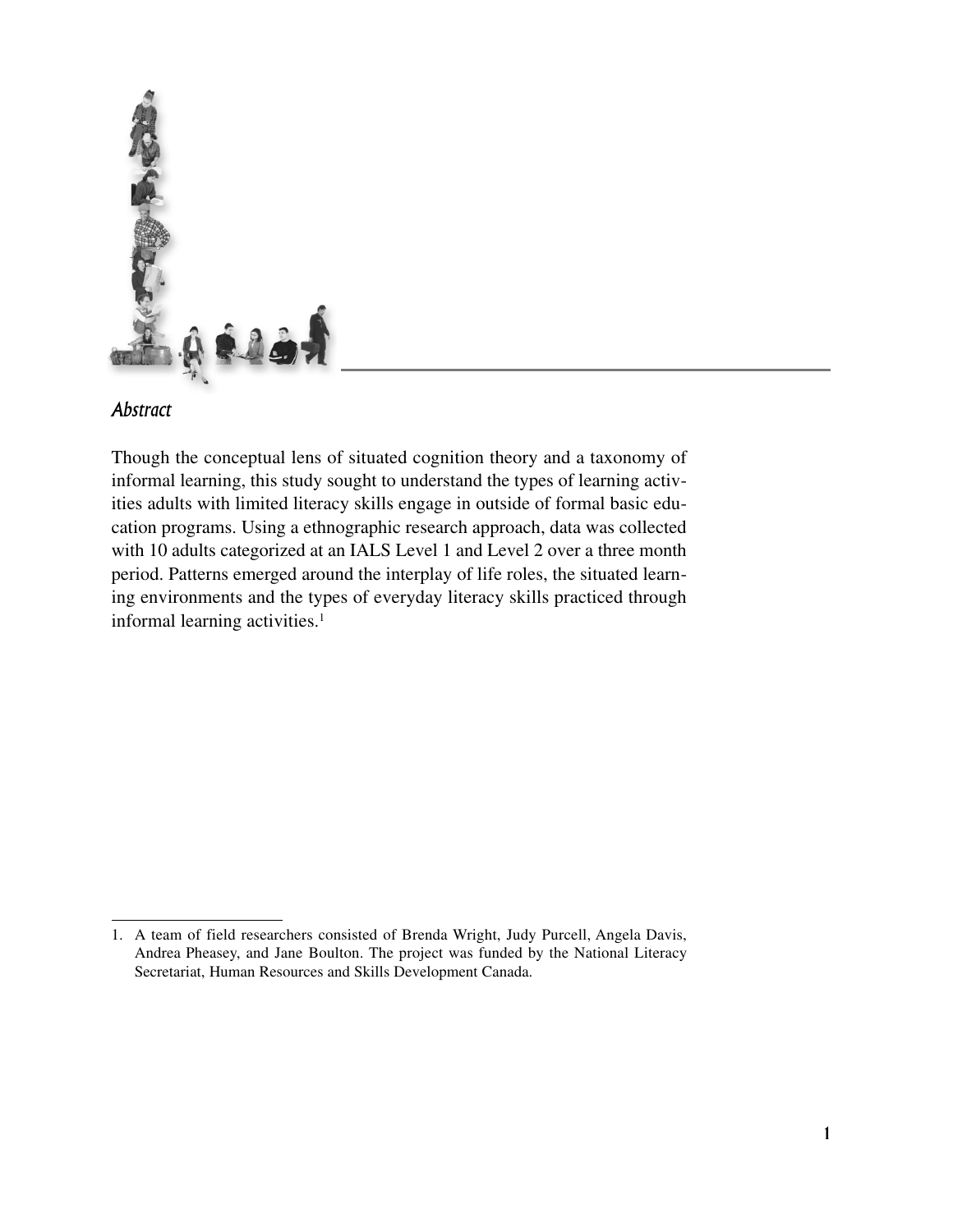### *Introduction*

The purpose of this study is to better understand the informal learning practices of adults with limited literacy skills. It investigates the types of learning activities outside of formal and non-formal adult education that Level 1 and Level 2 adults engage in their everyday lives at home, work and the community. These two levels are based on the International Adult Literacy Survey (IALS) results and encompass about 48% of adult Canadians who are nonreaders or read only simple print materials (Statistics Canada, Human Resources Development Canada & National Literacy Secretariat, 1996; Calami, 1999).

In an attempt to uncover the reasons why formal literacy programs have low enrolments in Canada, Long and Middleton (2001) found that adults encountered various barriers in accessing services. They found that low patterns of participation in formal adult literacy were related to program design and policy factors, socio-economic and circumstantial factors and cognitive and emotive factors. But do these low enrolments really mean that adults with limited literacy skills are not interested in learning? The exploratory research question for this study was what types of informal learning activities do such adults engage in outside of formal literacy programs and how do these activities relate to their everyday literacy practices.

### *Conceptual Framework*

The first component of the conceptual framework is based on the view that literacy only makes sense when studied in the context of social and cultural practices. Situated cognition theory argues that knowledge resides not solely in individual minds, but rather is distributed across the social practices and various tools, technologies and semiotic systems that a given community of practice uses in order to carry out its characteristic activities. (O'Connor, 1998). In other words, this sociocultural theory of learning holds that all learning is fundamentally social in nature. Learning happens as individuals engage in communities of practice and learners come to adopt the norms and discourse of these communities by engaging in authentic, valued tasks. From the situative perspective, knowledge is not a substance to be acquired and transferred to new situations. Instead, knowledge is created and maintained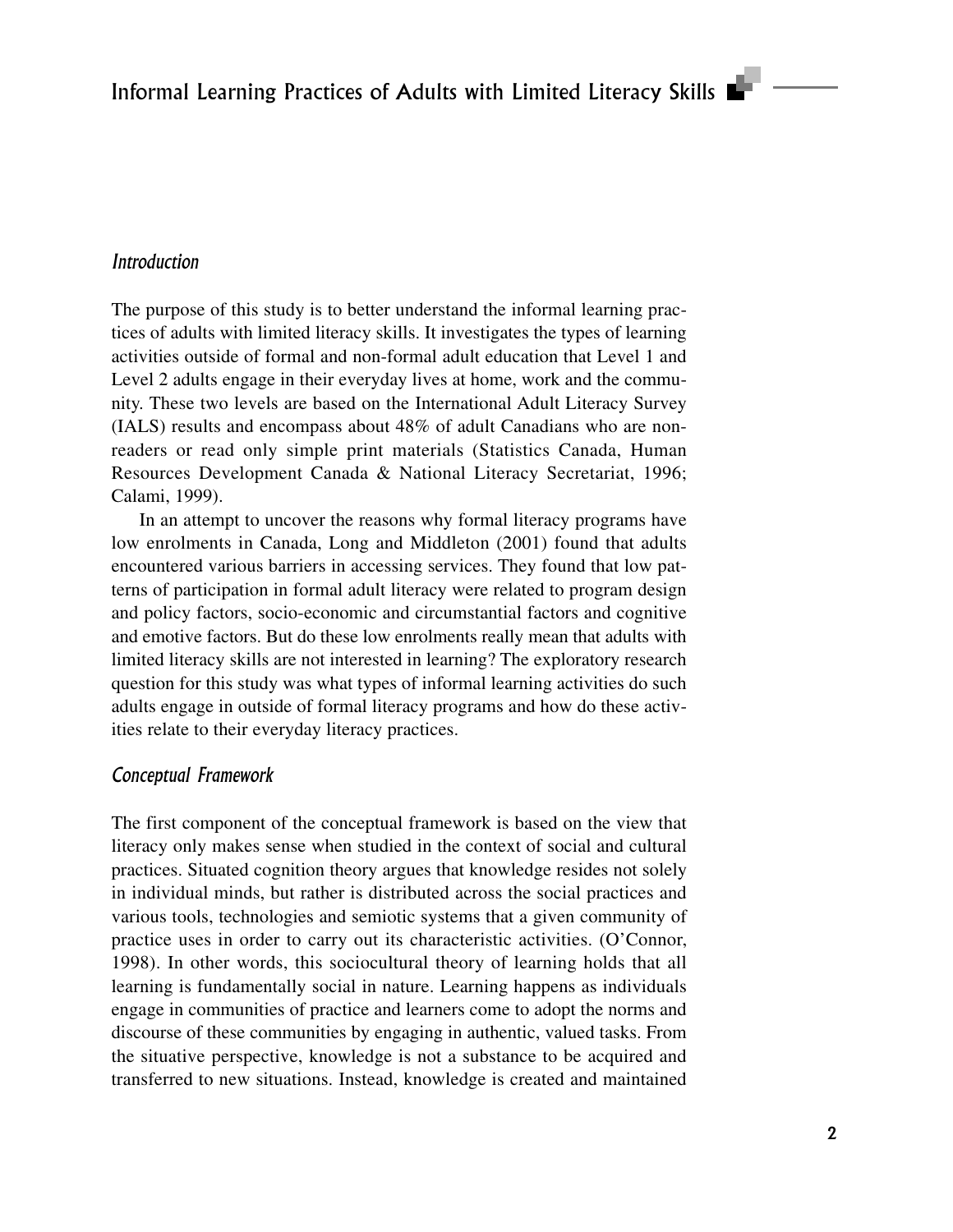within conduct, and competent conduct or practice in one situation will not necessarily transfer to new situations (Lave, 1996, Wenger, 1998).

The second component of the conceptual framework focuses on the informal learning practices of adults. Livingston (1999) defines informal learning as any activity involving the pursuit of understanding, knowledge or skills which occurs without the presence of an externally imposed curriculum of formal and non-formal educational institutional programs. In an attempt to develop a taxonomy of informal learning, Schugurensky (2000) suggests there are three types of informal learning: self-directed learning, incidental learning and tacit learning. Across these forms, there are also various degrees of intentionality and consciousness. Self-directed refers to learning projects undertaken by individuals without the assistance of an educator, but it can include the presence of a resource person. It is intentional because the individual has the purpose of learning something even before the learning process begins, and it is conscious, in the sense that the individual is aware that she or he has learned something.

Incidental learning refers to learning experiences that occur when the learner did not have any previous intention of learning something out of that experience, but after the experience she or he becomes aware that some learning has taken place. Therefore, it is unintentional but conscious. Tacit learning refers to the internalization of values, attitudes, behaviors or skills that occur during everyday life. Not only do we have not a priori intention of acquiring them, but also we are not aware that we learned something. Although this type of learning is usually an unconscious process, we can become aware of that learning later on through a process of retrospective recognition. As Livingstone (2001) points out, nearly all Canadian adults are involved in some form of learning activity that they identify as significant (p. 12). However, no accurate adult learning profiles have been established for Canadian adults with low literacy skills.

### *Research Design*

Given the exploratory nature of this study, an ethnographic research approach was used. Barton, Hamilton and Ivanic (2000) advocate the use of ethnography to study literacy because it focuses attention on cultural aspects and the different ways people engage with literacy through vernacular and informal learning practices. A sample of convenience was selected for the study due to difficulties in identifying a group of adults with limited literacy skills who had been assessed according to the IALS benchmarks and who were engaged in some type of informal learning outside of a formal adult education program. One key point of contact for identifying and accessing such adults is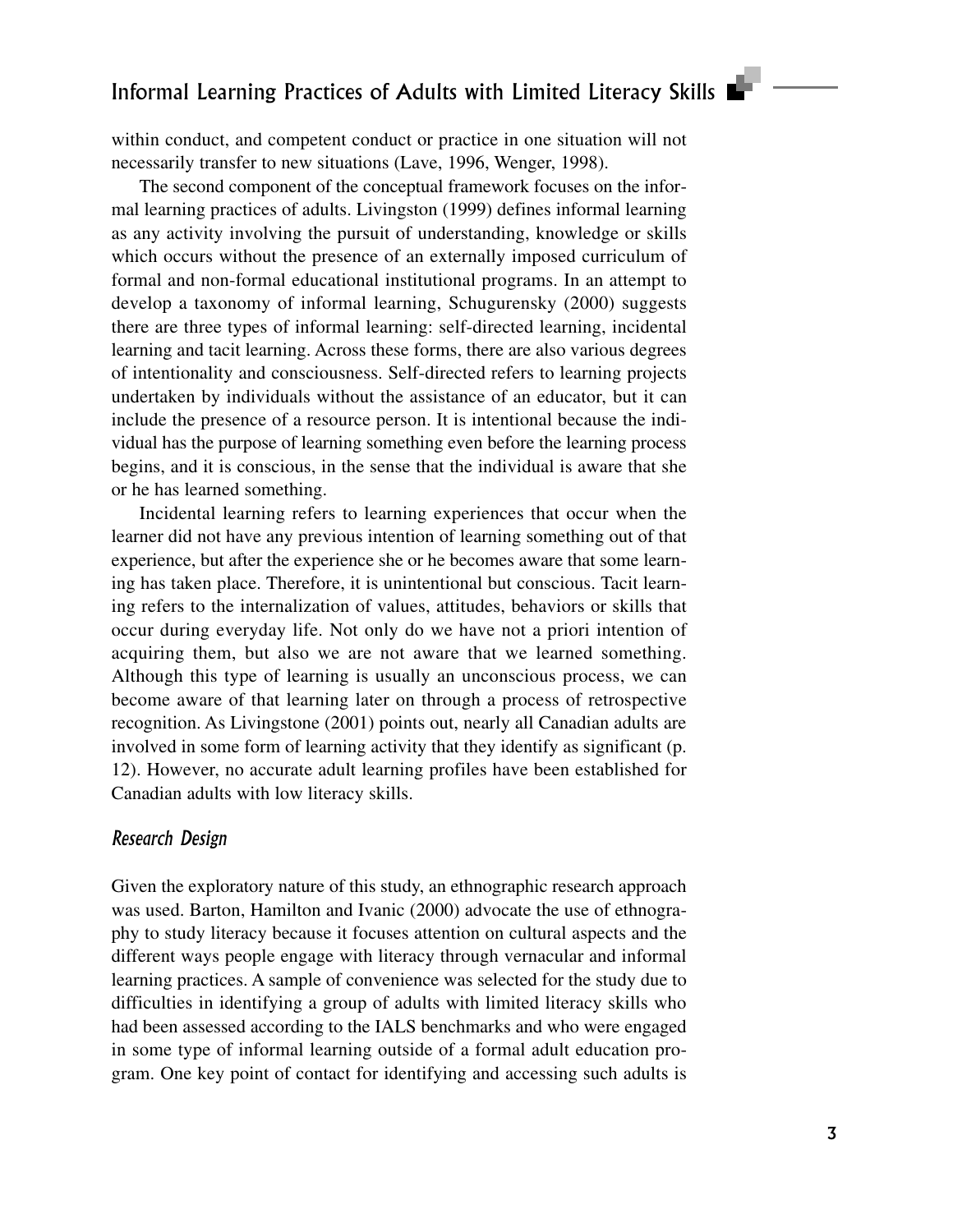the grassroots literacy service provider, Therefore, five literacy coordinators from across Canada representing different regions and literacy program models such as family, workplace and community were selected and trained in ethnographic research methods to collect and analyze data. Following the training, these field researchers returned to their program sites to each select two adults with lower IALS levels.

Criteria used in the selection of these subjects included: (a) assessment information that the research subject could be identified at an IALS Level 1 or Level 2; (b) an indication that some type of informal learning had occurred in the last six months and (c) if a participant was already enrolled or had been enrolled in a literacy program, then the data collected would focus on the learning activities outside of the classroom curriculum. Six male and four female adults were the key informants for this study and all had less than nine years of formal education. Data collection occurred over a three-month period of time for each adult using four data collection tools. These included an orally administered informal learning survey; observations at home, in the community or at work; semi-structured interviews following each observation and the collection of artifacts. Each field researcher worked with the principal investigator of the study during the data analysis and representation phase. Once the data was analyzed for themes and pattern regularities, a preliminary outline was developed and each literacy participant was invited in to help make sense of the findings and to verify the final narrative report. Content analysis using a constant comparative technique was used across the ten narratives to determine the informal learning practices of adults with limited literacy skills. In addition, data was coded and further analyzed using the qualitative software program NVivo.

### *Interpretation of the Findings*

Based on the biographical data, an initial profile of an adult with limited literacy skills came into view. Out of the ten research participants, four adults were categorized as an IALS Level 1, while six were at an IALS Level 2. All participants had mentioned that their previous formal schooling had been at an elementary level and the six males and four females were between the ages of 30 and 45. Seven of the participants had children or foster children living with them at home. Two participants were single mothers, four were married or living with a partner, and three were living alone. Two of the adults were employed and eight were on disability or welfare assistance, or unemployment insurance. Three of the participants owned their own home while the remaining seven paid rent. From the four data sources, several interesting patterns emerged which help us understand the informal learning practices of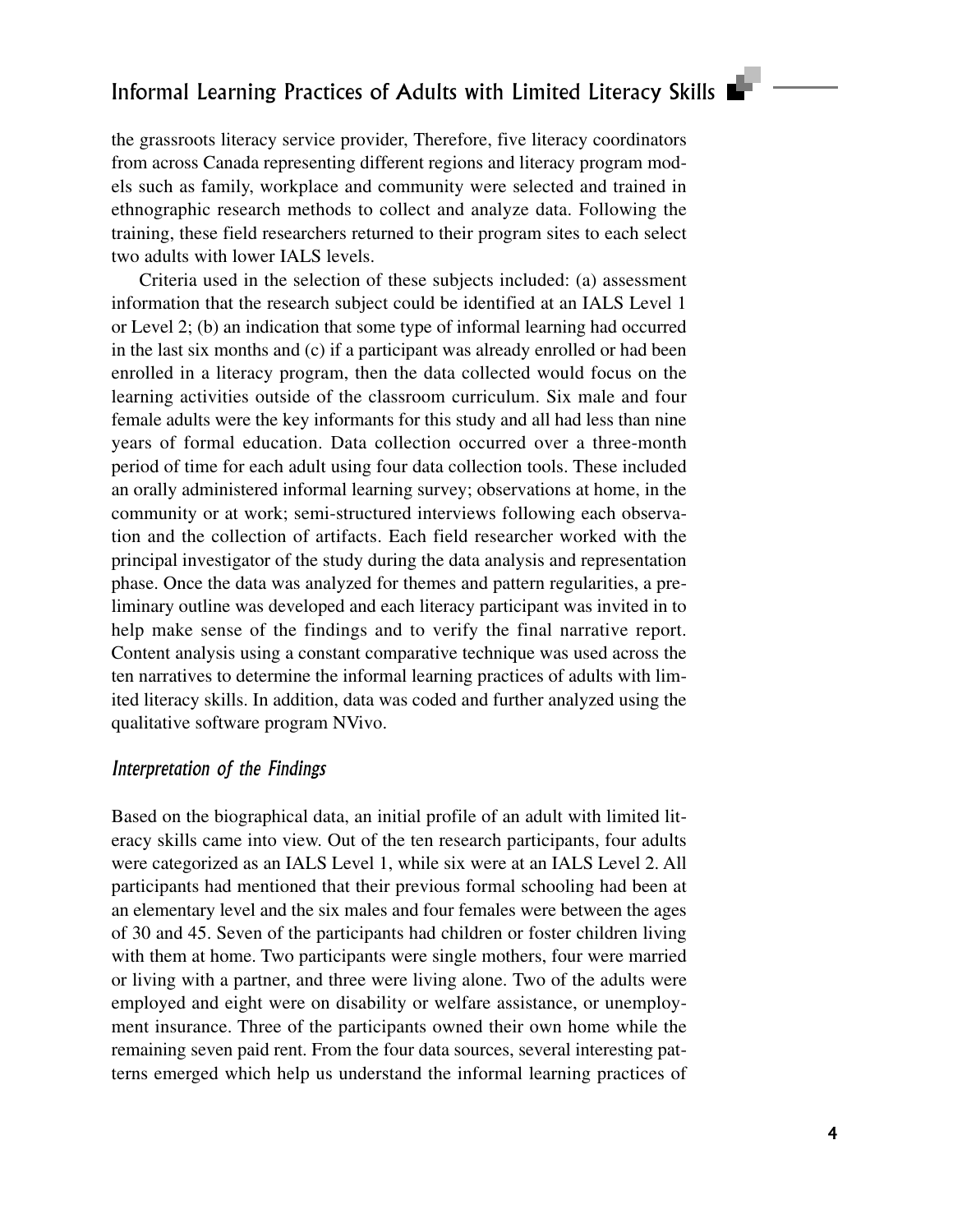adult limited literacy skills. These patterns focus on life role, the situated learning environment, and the practice of literacy skills.

Life roles. Adults with limited literacy skills perform important life roles in the same way that adults do who have more advanced literacy. Central to the lives of the participants with children was the role of parent. A strong family value system, coupled with the desire for better educational opportunities for their children, fueled much of the informal learning activities for the participants. Connected to this, was the role of being a supportive partner for those who were married or living with another person, or being a supportive member for the extended family. Many of the informal learning activities undertaken by the participants were initiated as a means of strengthening and maintaining the quality of family life. Another key life role was that of a volunteer in the local neighborhood. Participants traced much of their informal learning to community service. This sense of citizenship and civic engagement provided a feeling of personal well-being, especially for those who had far reaching employment goals. In a way, this sense of accomplishment and connectedness that they felt as a result of their community service learning and volunteer role may be similar to the feelings of job satisfaction from paid work that many adults experience.

*The situated learning environments.* A second pattern which emerged from the data was the environment in which informal learning is situated in. Three environments – home, community and work – were the significant milieus where adults engage in learning through their life roles. The home setting provided a backdrop for shorter types of learning episodes related to the implications of family life such as learning about affordable housing and daycare, head lice, family budgeting, smart shopping, appliance repairs, recycling, and school related homework topics. Most of these informal learning experiences were intentional and conscious. Another form of learning also took place in a home environment and could be viewed as the self-directed learning project type. For example, learning projects were undertaken related to home improvements such as domestic carpeting, kitchen tiling and car body repairs. Other projects that had a series of learning episodes were related to avocational interests such as bird watching, gardening and cooking.

The community and neighborhood were also portrayed as key milieus that helped set the stage for informal learning. Physical spaces and local buildings such as the library, the church, the elementary school cafeteria and the community medical center provided a setting for self-initiated learning activities. Both self-directed and incidental learning occurred in this environment. In one case, the participant set out to learn how to change the brakes of his mother's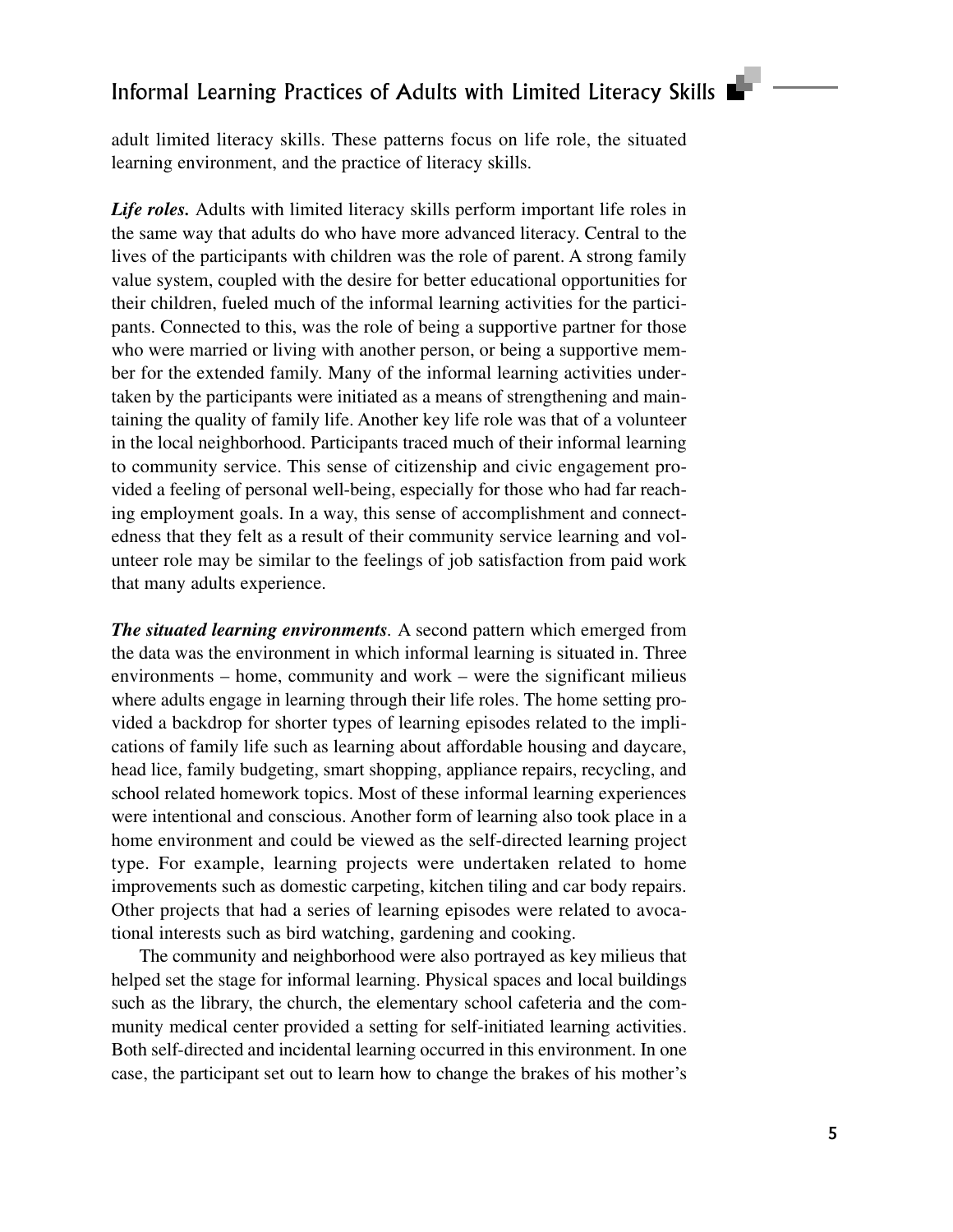car. With some help from the librarian, he located the parts and repair manual for the car make, deciphered its table of contents and located and photocopied the pertinent sections of the manual. He then continued on the learning path to search out affordable parts and followed a "learning by doing" approach to repairing the brakes. In another example, a participant had volunteered in a neighborhood school cafeteria to prepare breakfasts for children. Her intention behind this community service was to gain work experience that might eventually lead to paid employment working with children. Incidental learning occurred when she learned how to take the kitchen supply inventory, a major task, by recognizing food and product labels. The workplace was also a rich informal learning environment for two of the participants who were employed in small companies. One participant described his learning activities through his volunteer role on the Safety Committee where he helped write procedures to follow for an accident-prone situation. Another participant spoke of his volunteer role as a learner representative on a Project Team for the workplace education program offered at the site. Through this role he learned to advocate for workplace learning on behalf of his fellow employees despite his limitations around spelling and writing. Unintentional yet conscious, he now sees himself as an ambassador for learning at his workplace.

*The practice of everyday literacy skills.* A third major pattern that emerged was the range of everyday literacy skills practiced by the adults through the informal learning activities. There was a clear indication that oral communication skills where most often practiced as a result of engaging in an informal learning project, event or episode at home, in the community and at work. Asking questions about a physiotherapy treatment, speaking to a landlord about tenant responsibilities, expressing an opinion on work safety were a few examples of the range of communication skills practiced. Reading skills with printed materials was also a key practice area and included health and diet related information, instructions for repairing, building and making things as well as subject specific content through newspapers, books, flyers and seed catalogues. Computer skills were used by some of the participants as a way of resourcing information for homework topics with children, checking machine and parts inventory at the work site and for leisure activities such as searching for sports scores and developing Christmas card lists. In addition, other skills sets practiced included spelling, writing, numeracy, teamwork and problem solving. The preferred learning style with adults in the study was through observation, demonstration and doing. Types of resources used across the informal learning activities ranged from manuals and TV to significant people and prior knowledge through to Internet searches.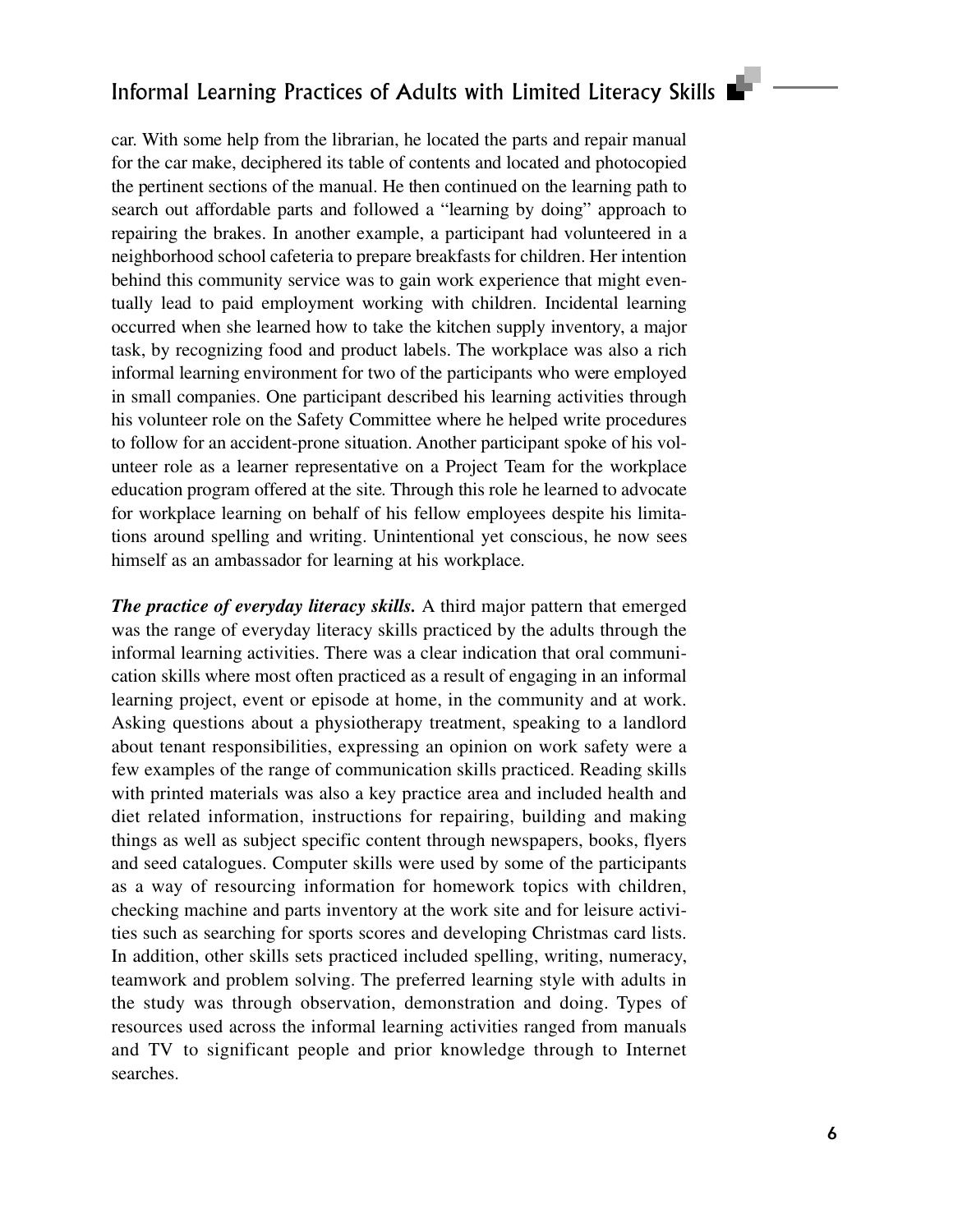### *Implications for Adult Education Theory and Practice*

Both the conceptual lens of social cognition theory and the taxonomy of informal learning show some promise as analytical tools in better understanding the literacy practices of adults who learn outside formal adult education programs. Situated cognition shifts attention away from the individual learner and the internal cognitive processes of learning to establish a new focus on the learner as a social person interacting with others in a community of practice. As illustrated by the findings, this person engages in activities in social contexts which require choices and decisions to be made that support learning. As Stein (1998) points out situated cognition is now influencing the design of programs but more studies are needed especially in the area of adult education. Building on the work of Taylor and Blunt (2001), this investigation has also used the situated cognition theory as an analytical to examine Canadian literacy practices. It now seems plausible to view adult literacy learning through the lens of social and cultural relationships, especially in a way that learners draw upon events from their ordinary lives to construct meaning within the communities that they live in.

A number of implications for practice are also evident from this investigation. One of the key findings was the discovery that adults with limited literacy find creative solutions to everyday problems and events through a diverse range of informal learning activities. What seems to be important here for program planners and literacy instructors is tapping into that information early in the assessment process so as to build on previous successful learning experiences that have already occurred outside of a formal education system. With this in mind, An Informal Learning Inventory has been developed and may be useful in identifying such adults as practicing lifelong learners to begin with. (Wright & Taylor, 2004).

Another interesting finding was related to the important roles that adults with low literacy perform in their many walks of life. Roles such as parent, supporting partner, employee, and volunteer are the catalysts for undertaking new learning and help jump start the motivation for wanting to acquire new literacy skills and knowledge. Connected to this is the often difficult task of articulating the preferred learning style for adult students. By recognizing patterns that have been used through informal learning, literacy instructors can better develop action plans for their students. Questions like – how did you learn to make bookshelves? how did you find out about that volunteer program? who do you call on when you have a question about fixing your own car? what TV programs do you watch and why – may generate a new type of adult learner profile.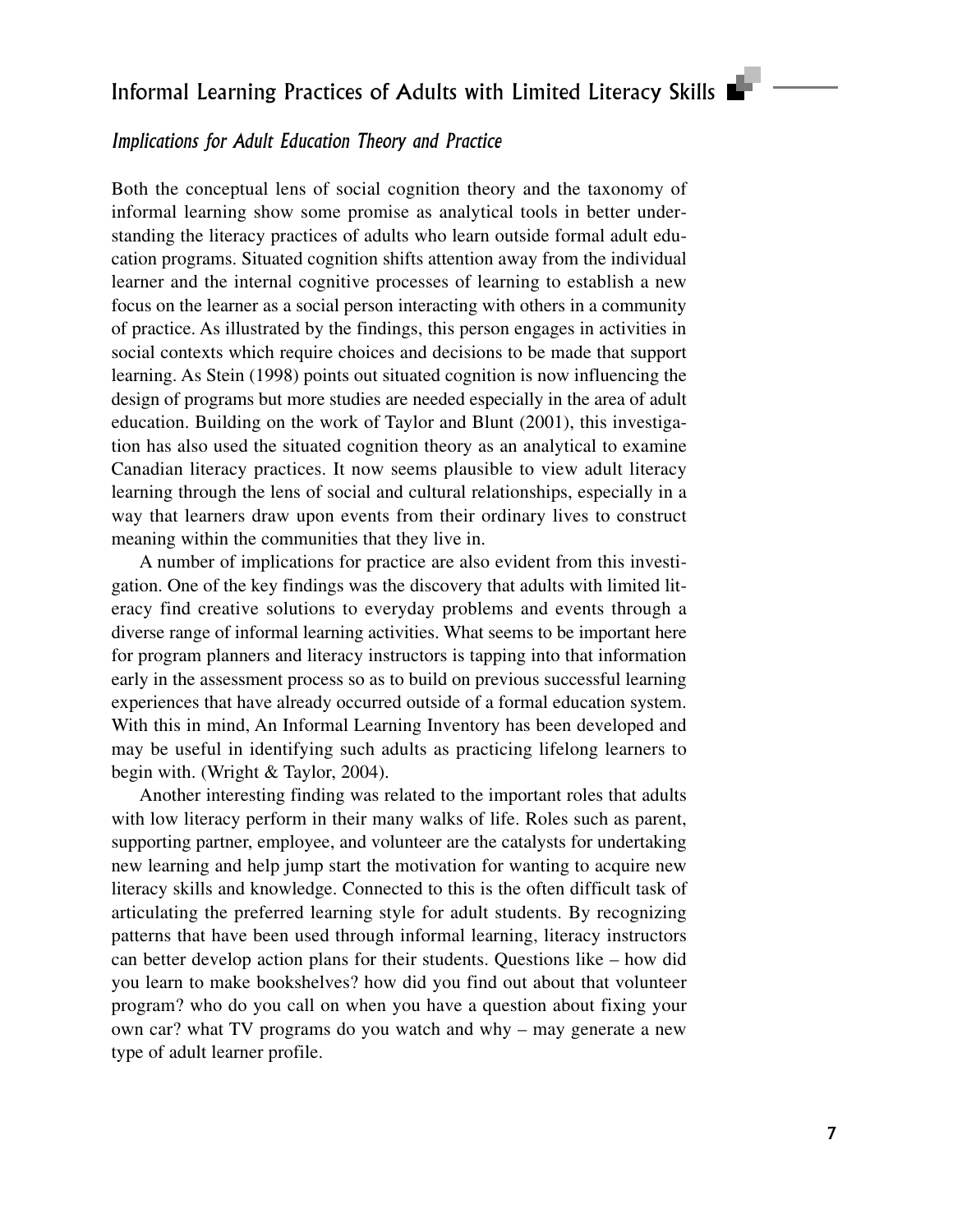### *References*

- Barton, D. & Hamilton, M. and Ivanic, R. (2000). *Situated literacies: Reading and writing in context*. London, UK: Routledge.
- Calami, P. (1999). *Literacy matters*. Toronto, ON: ABC Canada.
- Lave, J. (1996). The practice of learning. In S. Chaiktin & J. Lave (Eds.) *Understanding practice: Perspectives on activity and context.* Cambridge, England: Cambridge University Press.
- Livingstone, D. (1999). *Adults' informal learning: Definitions, findings, gaps, and future research*. Toronto, ON: The Research Network For New Approaches to Lifelong Learning.
- Livingstone, D. (2001). *Adults'informal learning*. NALLWorking paper #21- 2001.
- Long, E. & Middleton, S. (2001). *Patterns of participation in Canadian literacy and upgrading programs*. Toronto, ON: ABC Canada.
- O'Connor, M. (1998). Can we trace the efficacy of social constructivism? *Review of Research in Education,* 23, 25-71.
- Schugurensky, D. (2000). *The forms of informal learning: Towards a conceptualization of the field.* NALL Working Paper #19-2000.
- Stein, D. (1998). *Situated learning in adult education*. Colombus, OH: ERIC Clearinghouse on Adult, Career and Vocational Education, Centre on Education and Training for Employment, Ohio State University.
- Statistics Canada, Human Resources Development Canada & National Literacy Secretariat (1996). *Reading the future. A portrait of literacy in Canada.* (Statistics Canada Catalogue No. 89-551 – XPE). Ministry of Industry, Ottawa.
- Taylor, M. & Blunt, A. (2001). A situated cognition perspective on literacy discourses. *Canadian Journal for the Study of Adult Education,* 15, (2), 79-103.
- Wenger, E. (1998). *Communities of practice: Learning meaning and identity.* London: Cambridge University Press.
- Wright, B. & Taylor, M. (2004). *Purposeful literacies through informal learning.* Partnerships in Learning, Ottawa, Ontario, Canada.